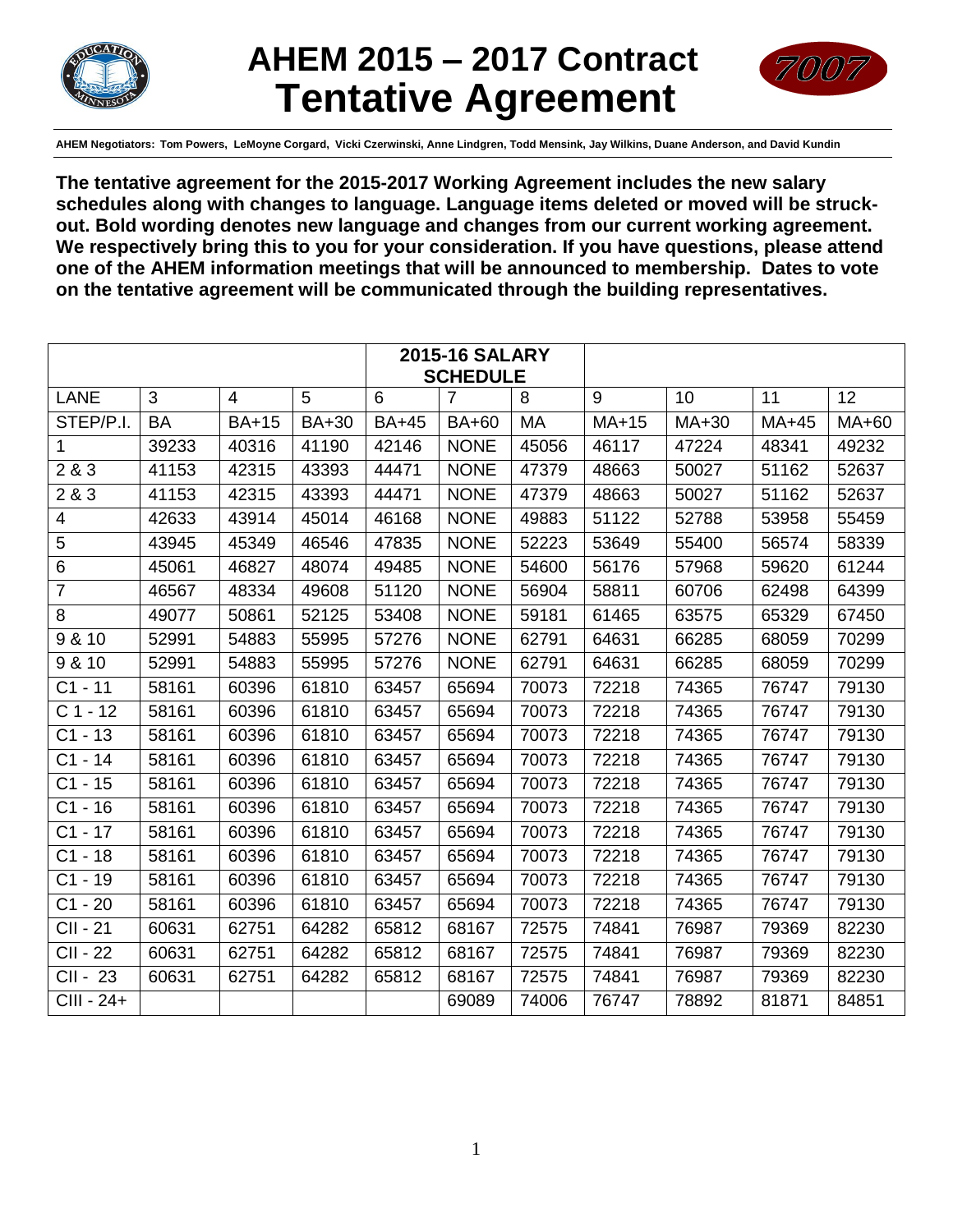| <b>2016-17 SALARY</b><br><b>SCHEDULE</b> |                |                |                |              |                |           |         |         |       |       |
|------------------------------------------|----------------|----------------|----------------|--------------|----------------|-----------|---------|---------|-------|-------|
| <b>LANE</b>                              | $\overline{3}$ | $\overline{4}$ | $\overline{5}$ | 6            | $\overline{7}$ | 8         | 9       | 10      | 11    | 12    |
| STEP/P.I.                                | <b>BA</b>      | <b>BA+15</b>   | <b>BA+30</b>   | <b>BA+45</b> | <b>BA+60</b>   | <b>MA</b> | $MA+15$ | $MA+30$ | MA+45 | MA+60 |
| $\mathbf{1}$                             | 39626          | 40719          | 41602          | 42568        | <b>NONE</b>    | 45507     | 46578   | 47696   | 48824 | 49725 |
| $\overline{2}$                           | 41565          | 42738          | 43827          | 44916        | <b>NONE</b>    | 47853     | 49149   | 50528   | 51673 | 53164 |
| 3 & 4                                    | 43059          | 44353          | 45464          | 46630        | <b>NONE</b>    | 50382     | 51633   | 53316   | 54498 | 56014 |
| 3 & 4                                    | 43059          | 44353          | 45464          | 46630        | <b>NONE</b>    | 50382     | 51633   | 53316   | 54498 | 56014 |
| 5                                        | 44385          | 45802          | 47011          | 48313        | <b>NONE</b>    | 52745     | 54186   | 55954   | 57140 | 58922 |
| 6                                        | 45512          | 47295          | 48555          | 49980        | <b>NONE</b>    | 55146     | 56738   | 58548   | 60217 | 61857 |
| $\overline{7}$                           | 47033          | 48817          | 50104          | 51631        | <b>NONE</b>    | 57473     | 59399   | 61313   | 63123 | 65043 |
| 8                                        | 49568          | 51369          | 52646          | 53942        | <b>NONE</b>    | 59773     | 62079   | 64211   | 65982 | 68124 |
| 9                                        | 53521          | 55432          | 56555          | 57849        | <b>NONE</b>    | 63419     | 65277   | 66948   | 68739 | 71002 |
| $CI - 10$                                | 58742          | 61000          | 62428          | 64091        | 66351          | 70774     | 72941   | 75108   | 77514 | 79921 |
| $C1 - 11$                                | 58742          | 61000          | 62428          | 64091        | 66351          | 70774     | 72941   | 75108   | 77514 | 79921 |
| $C1 - 12$                                | 58742          | 61000          | 62428          | 64091        | 66351          | 70774     | 72941   | 75108   | 77514 | 79921 |
| $C1 - 13$                                | 58742          | 61000          | 62428          | 64091        | 66351          | 70774     | 72941   | 75108   | 77514 | 79921 |
| $C1 - 14$                                | 58742          | 61000          | 62428          | 64091        | 66351          | 70774     | 72941   | 75108   | 77514 | 79921 |
| $C1 - 15$                                | 58742          | 61000          | 62428          | 64091        | 66351          | 70774     | 72941   | 75108   | 77514 | 79921 |
| $C1 - 16$                                | 58742          | 61000          | 62428          | 64091        | 66351          | 70774     | 72941   | 75108   | 77514 | 79921 |
| $\overline{C}$ 1 - 17                    | 58742          | 61000          | 62428          | 64091        | 66351          | 70774     | 72941   | 75108   | 77514 | 79921 |
| $C1 - 18$                                | 58742          | 61000          | 62428          | 64091        | 66351          | 70774     | 72941   | 75108   | 77514 | 79921 |
| $C1 - 19$                                | 58742          | 61000          | 62428          | 64091        | 66351          | 70774     | 72941   | 75108   | 77514 | 79921 |
| CI - 20                                  | 58742          | 61000          | 62428          | 64091        | 66351          | 70774     | 72941   | 75108   | 77514 | 79921 |
| <b>CII - 21</b>                          | 61237          | 63378          | 64925          | 66470        | 68848          | 73301     | 75590   | 77757   | 80163 | 83052 |
| <b>CII - 22</b>                          | 61237          | 63378          | 64925          | 66470        | 68848          | 73301     | 75590   | 77757   | 80163 | 83052 |
| CII - 23                                 | 61237          | 63378          | 64925          | 66470        | 68848          | 73301     | 75590   | 77757   | 80163 | 83052 |
| CIII - 24+                               |                |                |                |              | 69780          | 74746     | 77514   | 79681   | 82690 | 85699 |

| ABE - ECFE     |           |       |                |           |       |  |
|----------------|-----------|-------|----------------|-----------|-------|--|
| 2015-16 (Yr 1) |           |       | 2016-17 (Yr 2) |           |       |  |
| Hourly Rate:   | <b>BA</b> | MA    | Hourly Rate:   | <b>BA</b> | MA    |  |
| 2              | 26.41     | 28.41 | 2              | 26.67     | 28.67 |  |
| 3              | 27.69     | 29.69 | 3              | 27.97     | 29.97 |  |
| 4              | 28.98     | 30.98 | $\overline{4}$ | 29.27     | 31.27 |  |
| 5              | 30.26     | 32.26 | 5              | 30.56     | 32.56 |  |
| 6              | 31.54     | 33.54 | 6              | 31.86     | 33.86 |  |
| 7 & 8          | 32.83     | 34.83 | $\overline{7}$ | 33.15     | 35.15 |  |
| 9              | 34.73     | 36.84 | 8              | 35.08     | 37.21 |  |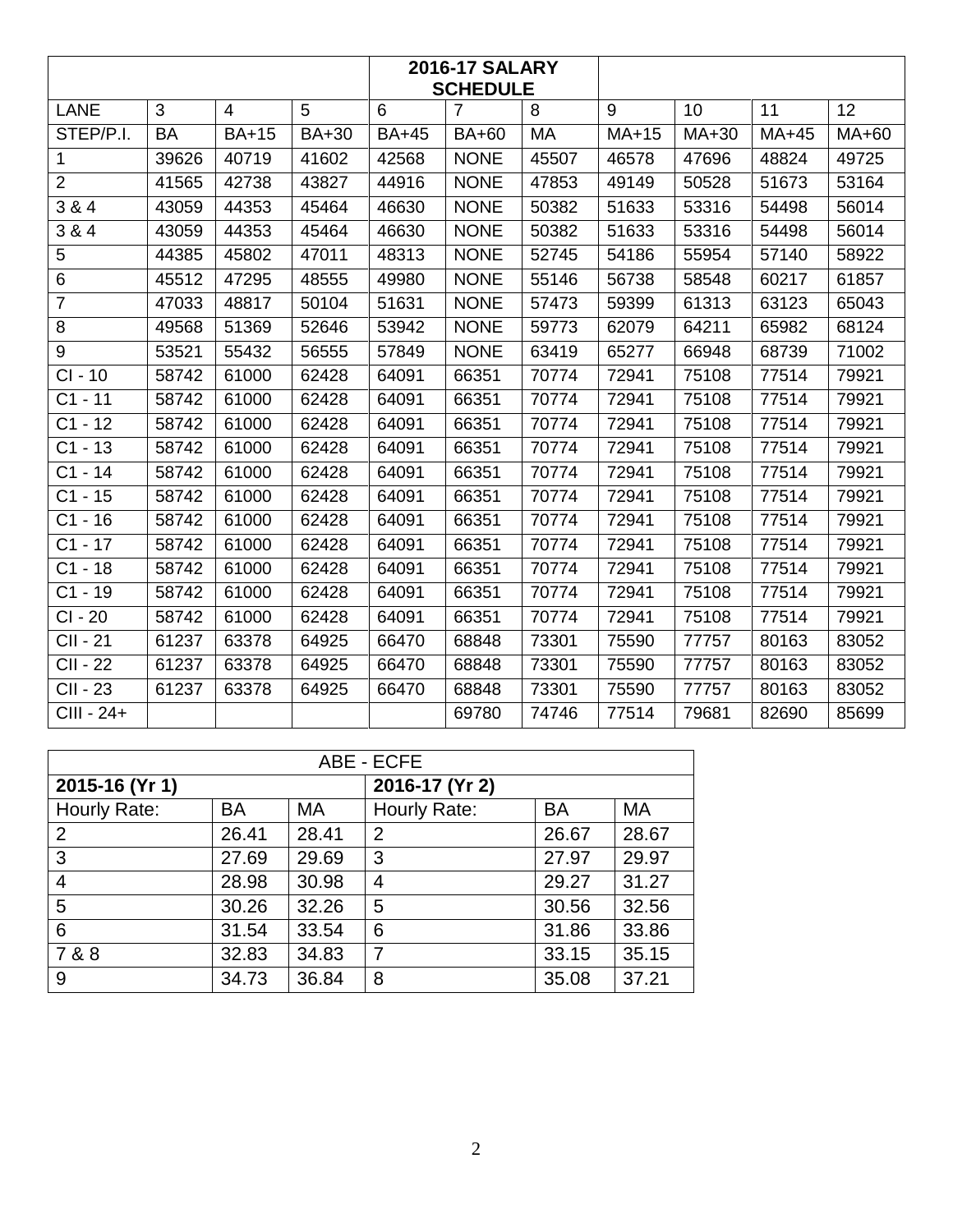## **ARTICLE XI, GROUP INSURANCE:**

Section 2. Hospitalization-Medical-Major Medical

Subd. 1. Single Coverage: **Effective September 1, 2015 through August 31, 2016** the School Board shall contribute up to **\$606.00 / month** of the premium cost to the District plan for full-time eligible and enrolled teachers**. Effective September 1, 2016 through August 31, 2017** the School Board shall contribute up to **\$636.00 /** month of the premium cost to the District plan for full-time eligible and enrolled teachers.

Subd. 2. **Family Coverage: Effective September 1, 2015 through August 31, 2016** the School Board contribution shall be up to **\$1,084.00 /** month of the premium cost to the District plans for all full-time teachers employed by the District who are enrolled in a School District health and hospitalization plan. **Effective September 1, 2016 through August 31, 2017** the School Board contribution shall be up to **\$1,114.00 / month.** Thereafter, the District contribution will increase by the same dollar amount as the negotiated increase in the District contribution for single coverage.

Subd. 3. Dual Spouses: When both married spouses work for the School District full-time and are eligible for insurance coverage and enrolled in the District plan, the District will contribute up to \$1,848.00 / month of the premium cost.

Section 7. Dental Insurance: The District will contribute a maximum amount \$**76/month; effective September 1, 2016 the district shall contribute up to \$78/month.** The maximums will be \$1,500 for basic care and \$1,250 for orthodontia coverage.

## **ARTICLE X, BASIC SCHEDULES AND RATES OF PAY**

Section 4. Paychecks

Subd. 1 Paychecks will be issued **directly deposited** every second Friday.

Subd. 5 Teachers may also elect to have their checks mailed **pay directly deposited** on every payday Friday during the summer months rather than having a balance due on the Contract on the last day of school. **final regular pay date (22 pay date schedule).**

Section 6. Summer School Teachers, Miscellaneous Hourly Rates of Compensation: Pay shall be determined on this formula:

School Year Salary \*

(187 days x 7.16667 hours/days) = hourly wage rate

The maximum hourly wage determined by this method shall be **\$33.67 for 2015-16 and \$34.00 for 2016-17.**

\* The school year salary to be used here is the one used for the year immediately preceding the summer school session.

The salary of curriculum writing teams and/or rates of pay for hours to be compensated and not otherwise set forth in this Article shall be determined in the same manner as the pay of summer school teachers.

## Section 8. Leadership Compensation

**(Note: This section is reorganized. All leadership positions are in current language unless noted.)**

| Compensation Levels: | 2015-2016 Stipend | 2016-2017 Stipend |
|----------------------|-------------------|-------------------|
| Level A              | 2010              | 2030              |
| Level B              | 1805              | 1820              |
| Level C              | 1750              | 1770              |
| Level D              | 1390              | 1405              |
| Level E              | 1080              | 1095              |

Level A:

High School Department Leaders (English, Math, Science, Social Studies)

## Level B:

Elementary Building Leaders (Special Education Child Study Team Leader)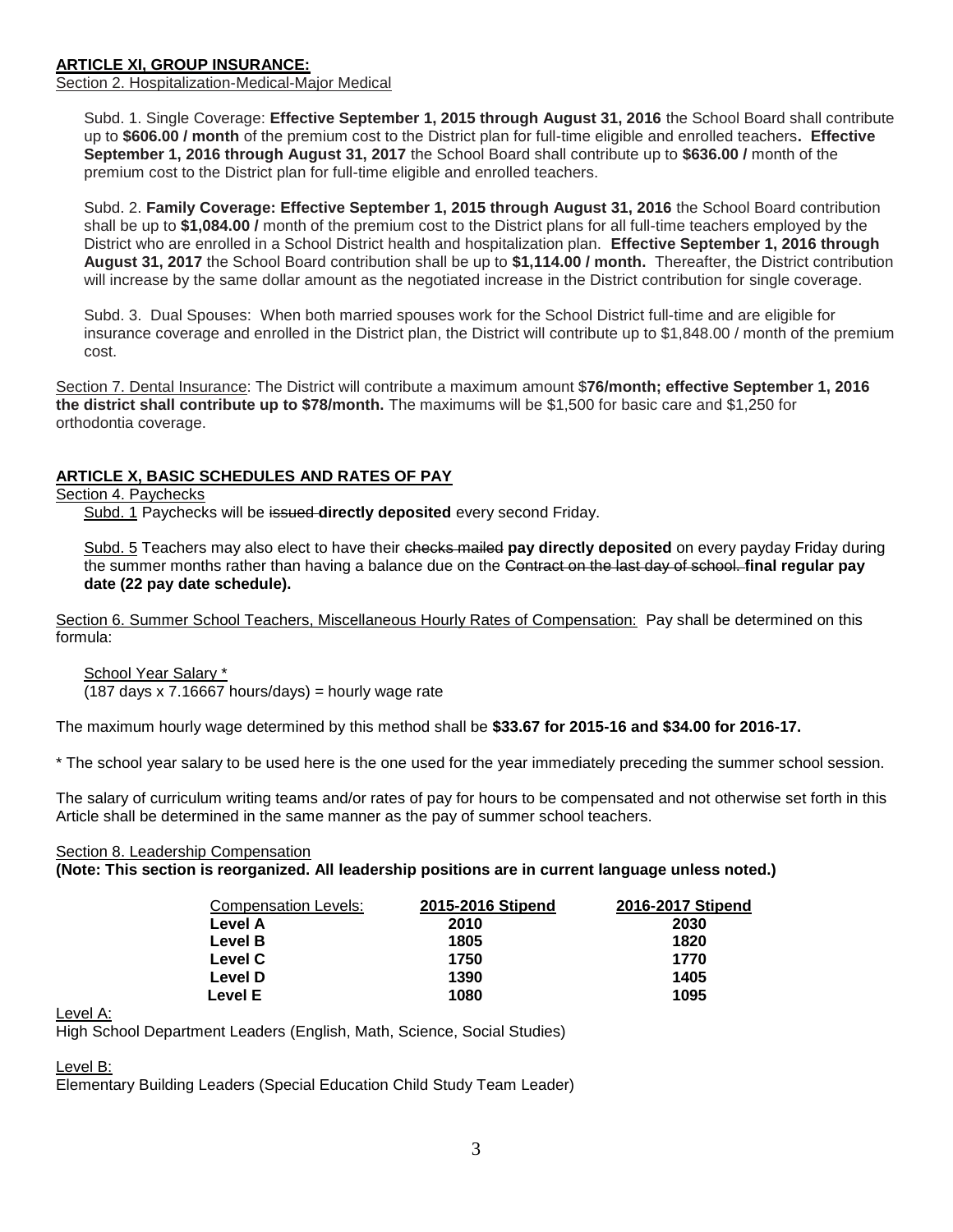Elementary Curriculum Support Team Teachers (Art Curriculum Leadership, Music Curriculum Leadership, Physical Education Curriculum Leadership)

Middle School Department Leaders (Art, Building Technology Coordinator, English, English Second Language (ESL), Family and Consumer Science, Guidance, Industrial Technology, Math, Music, Physical Education, Science, Social Studies, Special Education, Talent Development Leader, World Language)

High School Department Leaders (Art, Building Technology Coordinator, Business Education, ESL, Family and Consumer Science, Guidance, Industrial Technology, Music, Physical Education, Special Education, World Language)

Secondary Curriculum Support Team Teachers (Art, Business, Family and Consumer Science, Guidance, Health, Music, Physical Education, Technical Education, World Language)

Crossroads Alternative High School/Alternative Site **Anoka-Hennepin Technical High School, Anoka-Hennepin Regional High School, Alternative Sites** Department Leaders (Art/Technology, Business, English/Reading, Health/Physical Education, Math, Science, Social Studies, Special Education)

District Teachers on Special Assignment (TOSA) in Central Services

Social Worker Leader (K-12) – designated individual

Vocational Department Leaders (each High School and the STEP Program – two leaders)

#### Level C:

Elementary Building Leaders (Kindergarten Representative, First Grade Representative, Second Grade Representative, Third Grade Representative, Fourth and Fifth Grade Inquiry Representative, Fourth and Fifth Grade Humanities Representative, Title 1 School Wide, Intervention Team Leader)

Middle School Department Leaders (Health, Media/AV, **Licensed School** Nurse, Reading)

High School Department Leaders (Chemical Hygiene Officer, Health, **Licensed School** Nurse, Media/AV, Reading)

Crossroads Alternative High School/Alternative Site **Anoka-Hennepin Technical High School, Anoka-Hennepin Regional High School, Alternative Sites** Department Leaders (Chemical Hygiene Officer)

Special Education Department Leaders (River Trails Learning Center (three leaders), Transition Plus Program **Pathways Program** (two leaders), MSI Program at Bridges, ECSE **Early Childhood Special Education** Programs and District Evaluation Team)

Level D:

Elementary Building Leaders (Principal designated Building Lead Teacher, ESL **English Second Language** Building Program Leader, Targeted Assistance)

Middle School Department Leaders (Chemical Hygiene Officer)

## Level E:

Elementary Building Leaders (Comp Ed)

Middle School Department Leaders (Anoka Middle School sixth grade site – separate department leaders for Art, ILA **ELA**, Math, Music, Physical Education, Reading, Science, Social Studies)

Subd. 1 Building Leadership Activities: Each middle, school receives \$6.95 per pupil per school year to be allotted for building leadership activities, but not limited to, Site Council teams, Building Leadership teams, Student Learning Improvement teams, Interdisciplinary teams, and professional learning communities.

Specific amounts will be determined by the building principal and faculty representatives. <del>or appointees, as part of a</del> current site committee structure or other jointly agreed on process. **The specific amounts must be determined by October 30 of each school year. The committee may choose to retain a percentage of the allotment for disbursement later within that school year for leadership activities.**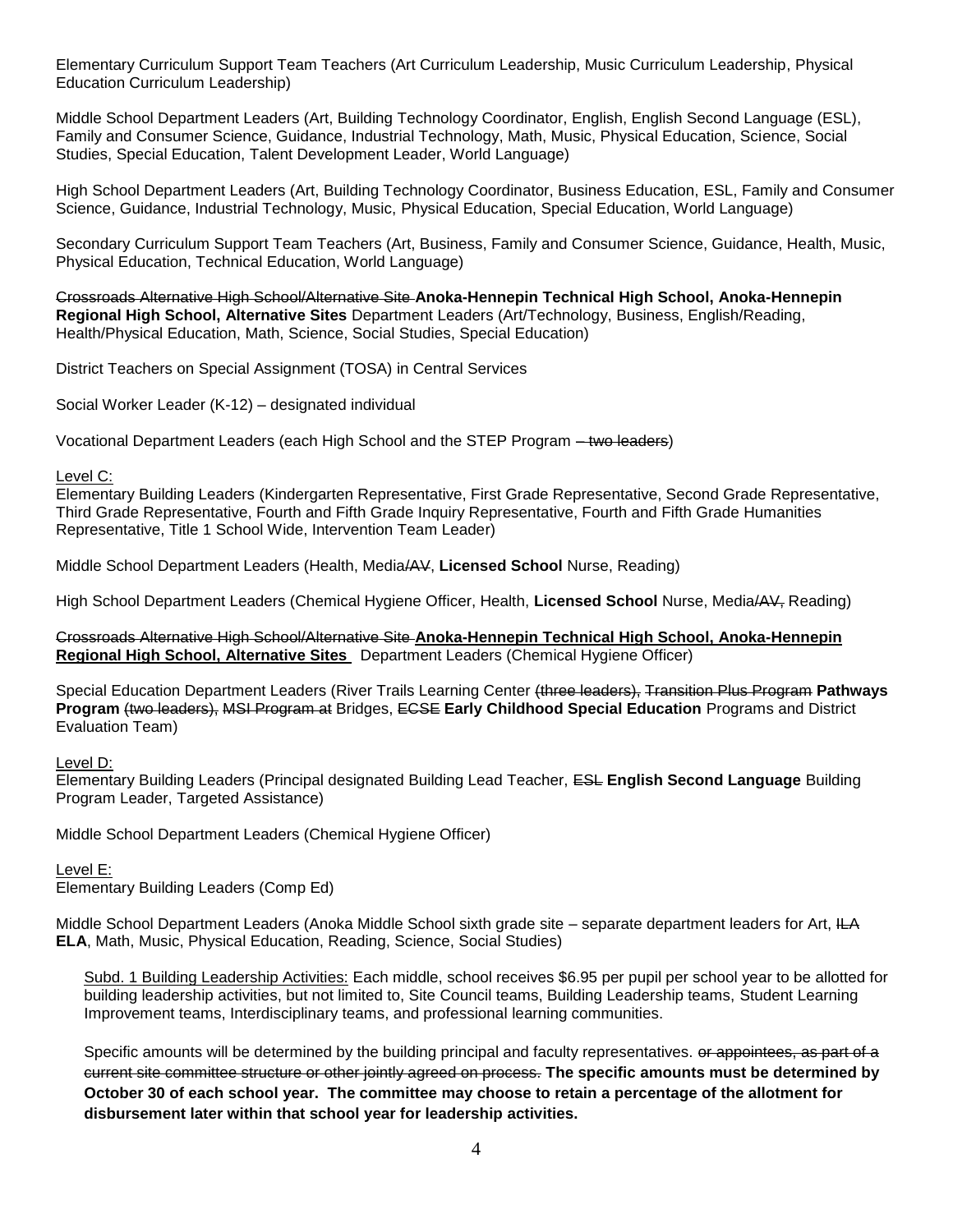Subd. 2 Elementary Technology Leader: Elementary buildings will be allocated up to **between** \$1,500 **\$1,600-\$1,975** per building (depending on size) for teachers in technology leadership positions **as follows:**

| <b>Student Count</b> | 2015-2016 Stipend | 2016-2017 Stipend |
|----------------------|-------------------|-------------------|
| Less than 600        | \$1650            | \$1655            |
| 600-799              | \$1750            | \$1770            |
| 800-899              | \$1850            | \$1875            |
| More than 899        | \$1955            | \$1975            |

Subd. 3 Targeted Services Coordinator: Teachers designated as Middle School Targeted Services Coordinators shall receive \$1,200 - \$2,400 \$**1,235 and \$2,470** per year, depending on the size of the program.

Subd. 4. AP Coordinators: Teachers designated as AP Coordinators shall be paid the following:

| <b>Student Count</b> | 2015-2016 Stipend | 2016-2017 Stipend |
|----------------------|-------------------|-------------------|
| 100-249              | \$230             | \$235             |
| 250-499              | \$465             | \$470             |
| More than 500        | \$930             | \$935             |

#### Subd. 5. Summer Institute Coordinator: A teacher designated as a Summer Institute Coordinator will receive \$2,400 per year.

Subd. **5**. On-Line Learning Monitors: For the 2013-2015 contract years, t **T**eachers designated by the District to monitor on-line learning courses shall be compensated \$500.00 per course.

Subd. **6** . SEED Program: Teachers designated to facilitate/present the SEED program course shall be paid \$2,000.00.

## Subd. 7.Future Educators Club Advisor: A teacher designated as a Future Educators Club Advisor will receive up to \$1,700 peer year.

Subd. **7**. Contract extensions for District TOSA positions may be available during the summer or other non-duty time. Approval of contract extensions may be granted by the Director of Curriculum and/or the Associate Superintendent. The supervisor and teacher may agree to a flex calendar (move regular duty days into non-duty day time periods). Pay shall be on a daily basis prorated from the TOSA's teaching salary.

## Section 11. Miscellaneous

## Subd. 3. **Teaching during Prep Time and Substitute Leave Time**

If a teacher is requested by a building/program administrator to teach during his/her **assigned** preparation time to cover an unfilled absence, and **the teacher** accepts **the assignment,** he/she **the teacher** will be compensated at the rate of **\$21.00** for an elementary school or for one class period for those schools on a six and **or** seven period per day school; **\$31.50** at a four period per day school; or **\$25.25** at a five period per day school. Upon the approval of the principal/program supervisor, teachers may cover time with another teacher to teach during his/her preparation time in lieu of compensation.

In lieu of the payment above **and with the approval of the building/program administrator,** a teacher may earn substitute leave time. At the high school level, five class periods of substitution will qualify for a full duty day of substitute leave time. At the middle school level, seven class periods will qualify for a full day of substitute leave time. At the elementary level, three hundred and sixty minutes will qualify for a full day of substitute leave time.

Substitute leave time is limited to two days per year, may only be used in full day increments, may not be carried over from year to year and subject to the guidelines set forth in Article XIV, Section 2.

**A teacher is limited to earning two days of substitute leave time per school year. Any earned days must be taken (1) within the school year earned; and (2) in full day increments. Earned substitute leave time days are considered "personal leave days" for purposes of the limitations imposed in Article XIV, Section 2. Subd. 1 and Subd. 2. In addition, a teacher may not conjoin personal leave days or seniority days to substitute leave days. Teachers may use the two 'substitute leave time days' conjointly.**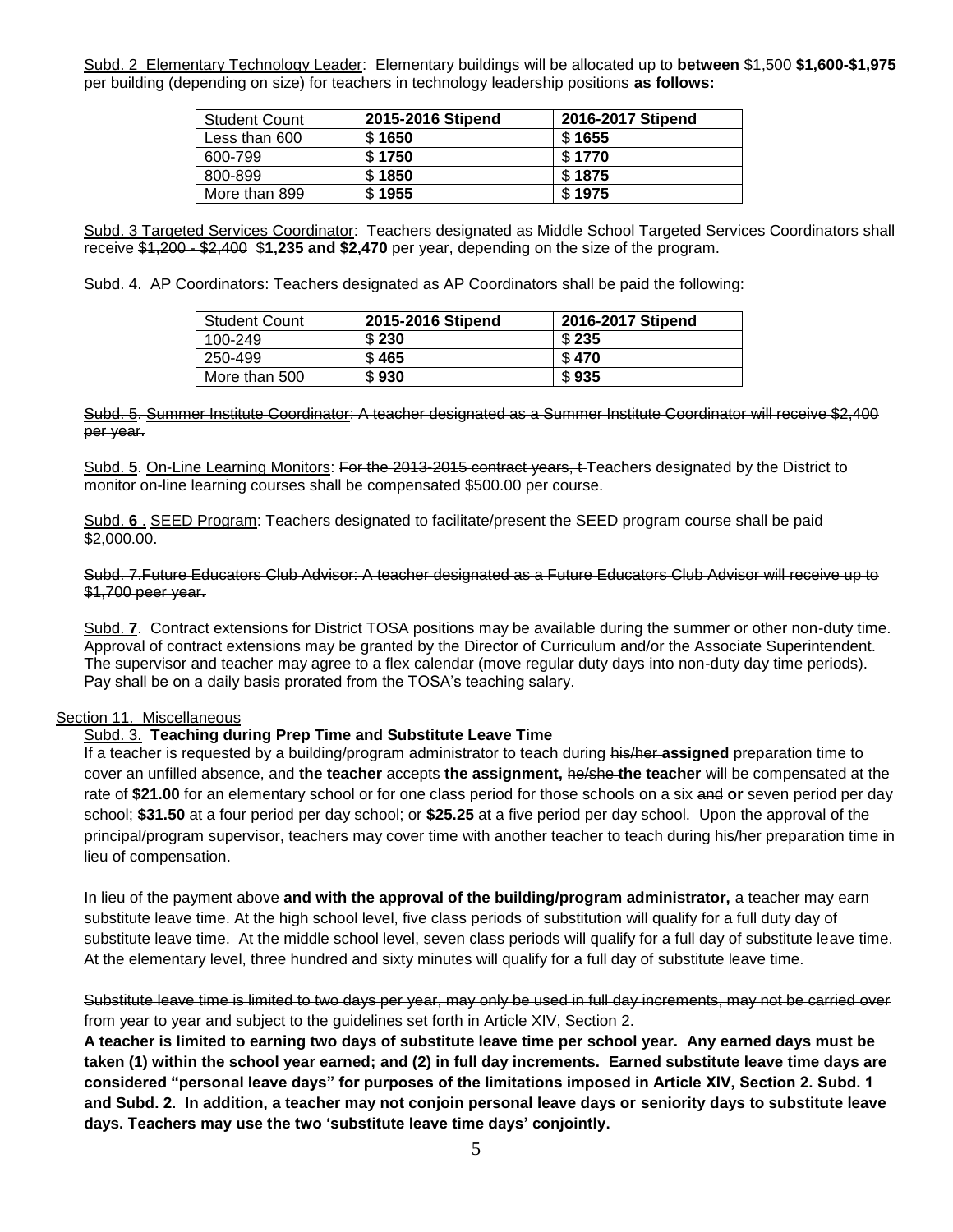## **APPENDIX B – EXTRA SERVICE AGREEMENT LANGUAGE:**

The following shall be the extracurricular Salary Schedule for the 2013-2015 **2015-17** school years.

## Section A. SENIOR HIGH SCHOOL **High School** Extracurricular Athletics and Activities

## Subd. 1. **Minnesota High School League** Athletics **and Activities**

|                                 | 2015-2016 Stipend | 2016-2017 Stipend |
|---------------------------------|-------------------|-------------------|
| Level A - Head Coach            | 5880              | 5945              |
| First Assistant (F.B. Football) | 4280              | 4325              |
| <b>Assistant Coaches</b>        | 4005              | 4045              |
|                                 |                   |                   |
| Level B - Head Coach            | 5740              | 5800              |
| <b>Assistant Coaches</b>        | 4005              | 4045              |
|                                 |                   |                   |
| Level C - Head Coach            | 4955              | 5005              |
| <b>Assistant Coaches</b>        | 3475              | 3515              |
|                                 |                   |                   |
| Level D - Head Coach            | 4405              | 4450              |
| <b>Assistant Coaches</b>        | 3240              | 3270              |

LEVEL A: Basketball, Football, Hockey, Wrestling

LEVEL B: Baseball, Gymnastics, Lacrosse, Soccer, Softball, Swimming, Track, Volleyball

LEVEL C: **Debate, Speech** (200 rounds or more)(both salaries prorated for fewer rounds.)

LEVEL D: Adaptive Hockey, Adaptive Soccer, Adaptive Softball, Cheerleading (per season; Competitive Cheerleading team coach shall be compensated as Level C assistant coach), Adaptive Bowling**, Competitive Dance,**  Cross Country Running, Cross Country Skiing, Downhill Skiing, Golf, Intramural, Tennis, Weight Room, Robotic advisor

Longevity: Head coaches in the following **listed in Section A, Subd. 1, A-D** activities will receive an additional \$250 if they are in their fifth consecutive year or more of work in the same activity within the District. Listed activities.

**Extended Season Compensation** Performance Incentive: For athletic teams that advance to a state tournament, the coach and assistant coach shall receive an additional **\$200** bonus. **Head coaches in individual sports shall receive an additional \$100 bonus.**

Coaches: The number of coaches **and assistant coaches** must have the final approval of the associate superintendent.

## Subd. 2 **Other Non-Minnesota High School Athletics and Activities**

|                                                       | 2015-2016 Stipend | 2016-2017 Stipend |
|-------------------------------------------------------|-------------------|-------------------|
| <b>Concessions Manager</b>                            | 4405              | 4450              |
| Equipment Manager (includes pre and post school work) |                   |                   |
| <b>Intramural Sports Advisor</b>                      |                   |                   |
| Performance Cheerleading (per season)                 |                   |                   |
| Robotics Advisor                                      |                   |                   |
| <b>Weight Room Supervisor</b>                         |                   |                   |
| Assistant Coaches/Advisors (Cheerleading, Robotics,   | 3240              | 3270              |
| Intramurals)                                          |                   |                   |
| <b>Competitive Cheerleading Coach</b>                 | 3240              | 3270              |
| <b>Assistant Equipment Manager</b>                    | 2025              | 2045              |
| Performance Dance Team Coach                          | 2485              | 2510              |
| <b>Assistant Coach Performance Dance Team</b>         | 2020              | 2040              |
| <b>District Adapted Athletics Coordinator</b>         | 1970              | 1990              |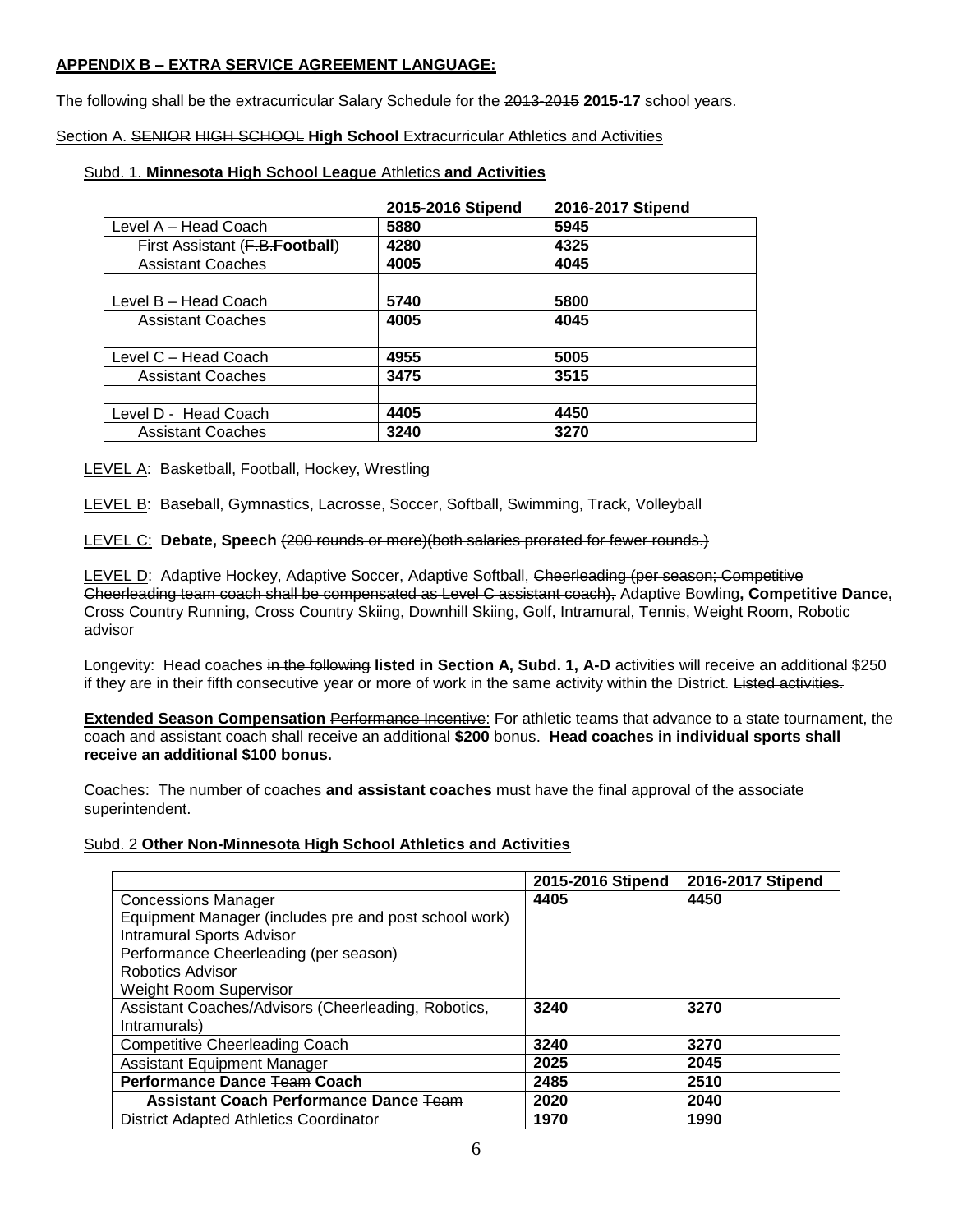## Subd. 3. Theater

|                         | 2015-2016 Stipend | 2016-2017 Stipend |
|-------------------------|-------------------|-------------------|
| <b>Musical Director</b> | 4330              | 4370              |
| <b>Others</b>           | 4505-7865         | 4550-7945         |
| <b>Pit Director</b>     | 1305              | 1320              |
| Three Act Play Director | 3350              | 3380              |
| <b>Others</b>           | 1125-2590         | 1135-2615         |
| One Act Play Director   | 1485              | 1500              |
| <b>Others</b>           | 205-995           | 205-1005          |

The amount listed in Subd. 2 and 3 will be flexible. A lesser amount may be paid if two positions are combined, **a** director does not carry a full load, rehearsals held during class time, etc. The amount will be determined by the principal and the **theater** director. The flexibility does not, however, mean that listed **the assigned** budget can be exceeded. The number of coaches directors must have the final approval of the associate superintendent.

## Subd. 4. Music

|                                   | 2015-2016 Stipend        | 2016-2017 Stipend        |
|-----------------------------------|--------------------------|--------------------------|
| Fall Marching Band Director       | 5320                     | 5375                     |
| Assistant (if assigned)           | 3265                     | 3295                     |
| Summer Marching Band Director     | 350/event up to 3500 max | 350/event up to 3500 max |
| <b>Assistant Director</b>         | 200/event up to 2000 max | 200/event up to 2000 max |
| Director - Band, Orchestra, Choir | 4405                     | 4450                     |
| Pep Band Director                 | 200/event up to 2400 max | 200/event up to 2400 max |

The band, orchestra, and choir extra service agreement stipend is based on the equivalency of a full-time teaching assignment in a Band, Orchestra, or Choir music discipline. Therefore, all full-time assignments within a music discipline will get the full rate and all part-time assignments within a music discipline will get a proportion of the rate. Exception: in the event a teacher with a full-time equivalent teaching assignment in music has an assignment that requires a lead and/or primary teaching assignment across multiple music disciplines and/or buildings, the stipend will be 1.5 of the full-time rate; in the event a teacher with a part-time equivalent teaching assignment in music has an assignment that requires a lead and/or primary teaching assignment across multiple music disciplines and/or buildings, the stipend will be prorated based on the teachers music FTR times 1.5 of the full rate.

Performance Incentive: Music band directors and assistant directors who perform at state tournament events will receive an additional \$100 bonus.

|                                                 | 2015-16 Stipend   | 2016-17 Stipend   |
|-------------------------------------------------|-------------------|-------------------|
| Annual/Yearbook Advisor                         | 3740              | 3780              |
| Annual/Yearbook Business Advisor                | 2025              | 2045              |
| <b>Crossroads Anoka-Hennepin Technical High</b> | 1565              | 1585              |
| School & Anoka-Hennepin Regional High           |                   |                   |
| <b>School Yearbook Advisor</b>                  |                   |                   |
| <b>River Trail Learning Center Yearbook</b>     | 785               | 790               |
| <b>STEP Yearbook Advisor</b>                    | 785               | 790               |
| <b>Student Council Advisor</b>                  | 1905              | 1925              |
| <b>District Special Education Prom Advisor</b>  | 800               | 810               |
| Prom Advisor                                    | 835               | 845               |
| Newspaper Advisor                               | 3740              | 3780              |
| Newspaper Business Advisor                      | 2025              | 2045              |
| <b>Future Educators Club Advisor</b>            | <b>Up to 1700</b> | <b>Up to 1700</b> |
| <b>LINK Crew Coordinator</b>                    | 1630              | 1650              |
| <b>LINK Crew Advisor</b>                        | 410               | 415               |
| National Honor Society Advisor                  | 1600              | 1615              |
| Math Team Coach                                 | 1785              | 1800              |
| Theater Box Office Manager                      | 515               | 520               |
| Staff Chaperone at School Dances                | 40/event          | 40/event          |

## Subd. 5. Miscellaneous Activities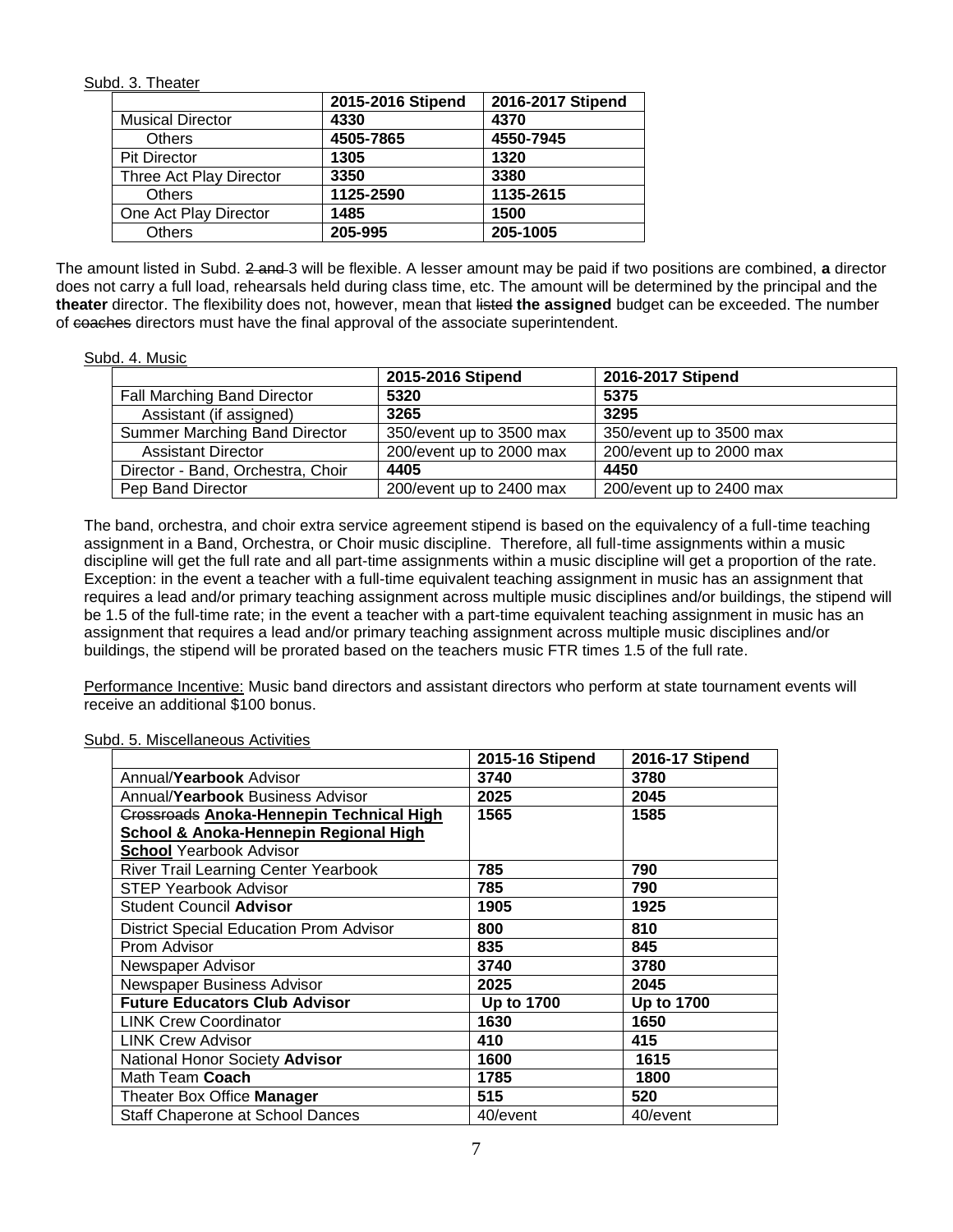## Subd. 6. Driver Education Behind-the-Wheel Salaries

Teachers of driver education shall be paid at the rate of \$26.18 **\$27.50** per hour for the 2013-14 and 2014-15 **2015-16 school year and \$28.00 per hour for the 2016-17** school year.

## Subd. 7. Career and Technical Advisors

**Each high school and STEP will receive \$3500 for stipends for their career and technical advisors.** Career and technical advisor extra service agreements shall include DECA/Skills USA, BPA, HERO/FCCLA, HOSA, FFA, School Store Advisor, and School Store Business Advisor. Stipends for these extra service agreements are only eligible from this amount. These service agreements shall be applicable at the five high schools, plus STEP.

Specific amounts for determining compensation for academic extra curriculars will be determined by the building principal and faculty representative. **The specific amounts must be determined by October 30 of each school year. The committee may choose to retain a percentage of the allotment for disbursement later within that school year for advisory activities.** 

## Subd. 8. Additional Extracurricular Activities

Each high school with 2600 students or less as determined on October 1 of the respective school year shall receive \$7,500 \$ **8,000** for the 2013-14 **2015-2016** and 2014-15 **2016-2017** school years allotted for additional academic extracurricular activities. That base amount shall be increased by \$3.00 per pupil **student** beyond 2,600 pupils **students** in 2013-14 **2015-2016** and 2014-15 **2016-2017 school years**. Specific amounts for determining compensation for academic extra curriculars Specific amounts will be determined by the building principal and faculty representatives following the criteria set forth at the beginning of this Appendix. The STEP program shall receive \$2400 for **the** 2013-14 **2015-2016** and 2014-15 **2016-2017 school years**.

Specific amounts for determining compensation for academic extra curriculars will be determined by the building principal and faculty representative. **The specific amounts must be determined by October 30 of each school year. The committee may choose to retain a percentage of the allotment for disbursement later within that school year for advisory activities.** The STEP program shall receive \$2400 for **2015-16 and 2016-17**.

## Section B. MIDDLE SCHOOL **Middle School** Activities

Each middle school shall receive \$10,037 for the 2013-14 **2015-2016 &** and 2014-15 **2016-2017** school years for the following activities. The following extra-curricular compensation amounts and guidelines are recommended to continue as follows:

|                                                      | 2015-16 Stipend | 2016-17 Stipend |
|------------------------------------------------------|-----------------|-----------------|
| <b>Musical Director</b>                              | 4505            | 4550            |
| One-Act Play Director                                | 995             | 1005            |
| <b>Oratorical Contest Advisor</b>                    | 1125            | 1135            |
| Student Government Leadership Debate Program Advisor | 1125            | 1135            |
| Three-Act Play Advisor                               | 2590            | 2615            |

The amount expended in each of the above categories will be determined by the principal and faculty representative. **The specific amounts must be determined by October 30 of each school year. The committee may choose to retain a percentage of the allotment for disbursement later within that school year for extracurricular activities.** 

|                                                    | 2015-16 Stipend | 2016-17 Stipend |
|----------------------------------------------------|-----------------|-----------------|
| Annual/Yearbook Advisor                            | 2425            | 2450            |
| Dance Director at Anoka Middle School for the Arts | 2090            | 2110            |
| Newspaper Advisor                                  | 1985            | 2010            |
| Math League Advisor                                | 1095            | 1105            |
| Video Production Advisor                           | 1440            | 1455            |
| <b>WEB Facilitator</b>                             | 1440            | 1455            |
| Director - Band, Choir, Orchestra                  | 2090            | 2110            |

The band, orchestra, and choir extra service agreement stipend is based on the equivalency of a full-time teaching assignment in a Band, Orchestra, or Choir music discipline. Therefore, all full-time assignments within a music discipline will get the full rate and all part-time assignments within a music discipline will get a proportion of the rate. Exception: in the event a teacher with a full-time equivalent teaching assignment in music has an assignment that requires a lead and/or primary teaching assignment across multiple music disciplines (Band, Orchestra, Choir) and/or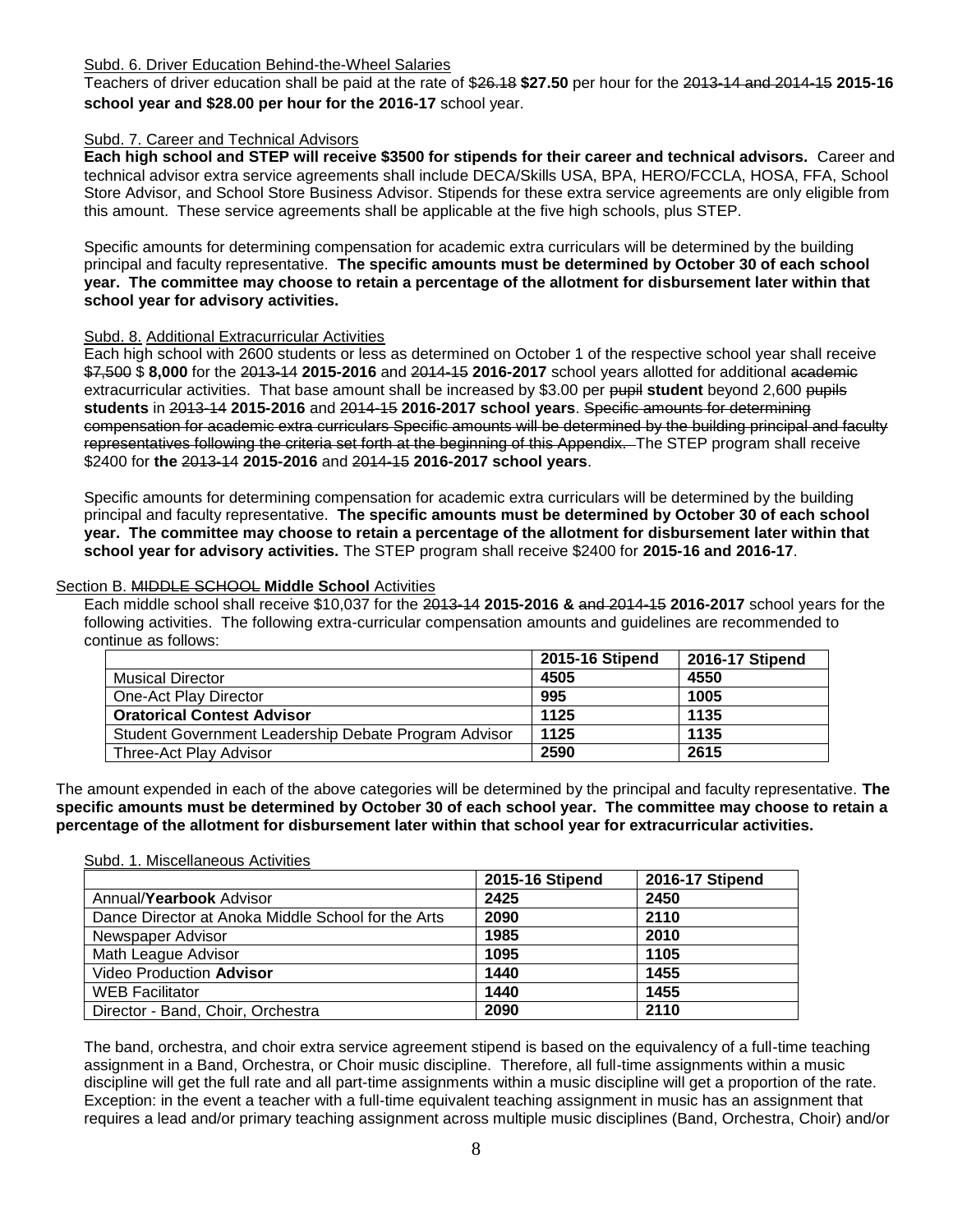buildings, the stipend will be 1.5 of the full-time rate; in the event a teacher with a part-time equivalent teaching assignment in music has an assignment that requires a lead and/or primary teaching assignment across multiple music disciplines (Band, Orchestra, Choir) and/or buildings, the stipend will be prorated based on the teachers music FTR times 1.5 of the full rate.

## Subd. 2. **Additional Extracurricular Activities**

Each middle school with 1450 students or less as determined on October 1 of the respective school year shall receive \$7,500 \$ **8,000** for the 2013-14 **2015-2016** and 2014-15 **2016-2017** school years allotted for additional academic extracurricular activities. That base amount shall be \$2.75 per pupil **student** beyond 1,450 pupils for the 2013-14 **2015-2016** and 2014-15 **2016-2017** school years. Specific amounts will be determined by the building principal and faculty representatives following the criteria set forth at the beginning of this Appendix.

Specific amounts will be determined by the building principal and faculty representatives following the criteria set forth at the beginning of this Appendix. **The specific amounts must be determined by October 30 of each school year. The committee may choose to retain a percentage of the allotment for disbursement later within that school year for additional extracurricular activities.** 

## Section C. ELEMENTARY **Elementary** Activities

Each elementary school with 600 students or less as determined by October 1st of the respective year shall receive \$7,500 **\$8,000** in 2013-14 and 2014-15 **2015-16 and 2016-17** allotted for additional academic extracurricular activities as well as grade level/curriculum contact representative leadership positions. The **That** base amount shall be increased by \$2.75 per pupil **student** for each student beyond the 600-pupil **student** base in for the 2013-14 **2015- 2016** and 2014-15 **2016-2017** school years. Specific amounts will be determined by the building principal and faculty representatives following the criteria set forth at the beginning of this Appendix.

Specific amounts will be determined by the building principal and faculty representatives. following the criteria set forth at the beginning of this Appendix. **The specific amounts must be determined by October 30 of each school year. The committee may choose to retain a percentage of the allotment for disbursement later within that school year for additional extracurricular activities.** 

However, the following elementary school leadership and extracurricular compensation amounts and guidelines are recommended as follows:

|                                      | 2015-16 Stipend | 2016-17 Stipend |
|--------------------------------------|-----------------|-----------------|
| Art Exhibit/Demonstrations           | 180             | 185             |
| Music Programs and Directors         | 225/event       | 225/event       |
| <b>Others</b>                        | 60/event        | 60/event        |
| OM Odyssey of the Mind Coach         | 405/team        | 405/team        |
| <b>Physical Education Programs</b>   | 180             | 185             |
| School Patrol Advisor                | 565             | 575             |
| Science Fair Advisor                 | 280             | 285             |
| <b>Title/Specialty School Events</b> | RN/avant        | RN/avant        |

Deviations from these amounts for activities may be approved by the Associate Superintendent, Elementary Education.

## **Subd. 1. Title/Specialty School events will be paid \$60 per event per member.**

## Section D. Assignments **and Miscellaneous Information**

Subd. 1. All extracurricular payments listed in Sections A and B are contingent upon carrying a full teaching schedule. Adjustments in teaching schedules may be made in lieu of extra payments for extracurricular assignments.

Subd. 2. Regularly, no more than two senior high **school** coaching assignments or three Junior High coaching assignments shall be made to any individual. Exceptions will be made when there are no other qualified staff members available.

Subd. 3. Positions set forth in Appendix B, Section A, subdivisions 1, level A, B, C, **and D** will not be considered vacant and subject to posting if they are currently filled. Such positions will only be considered vacant when the coach **resigns** quits and/or is terminated by the relevant school. Therefore, vacancies will not be created by the involuntary transfer process.